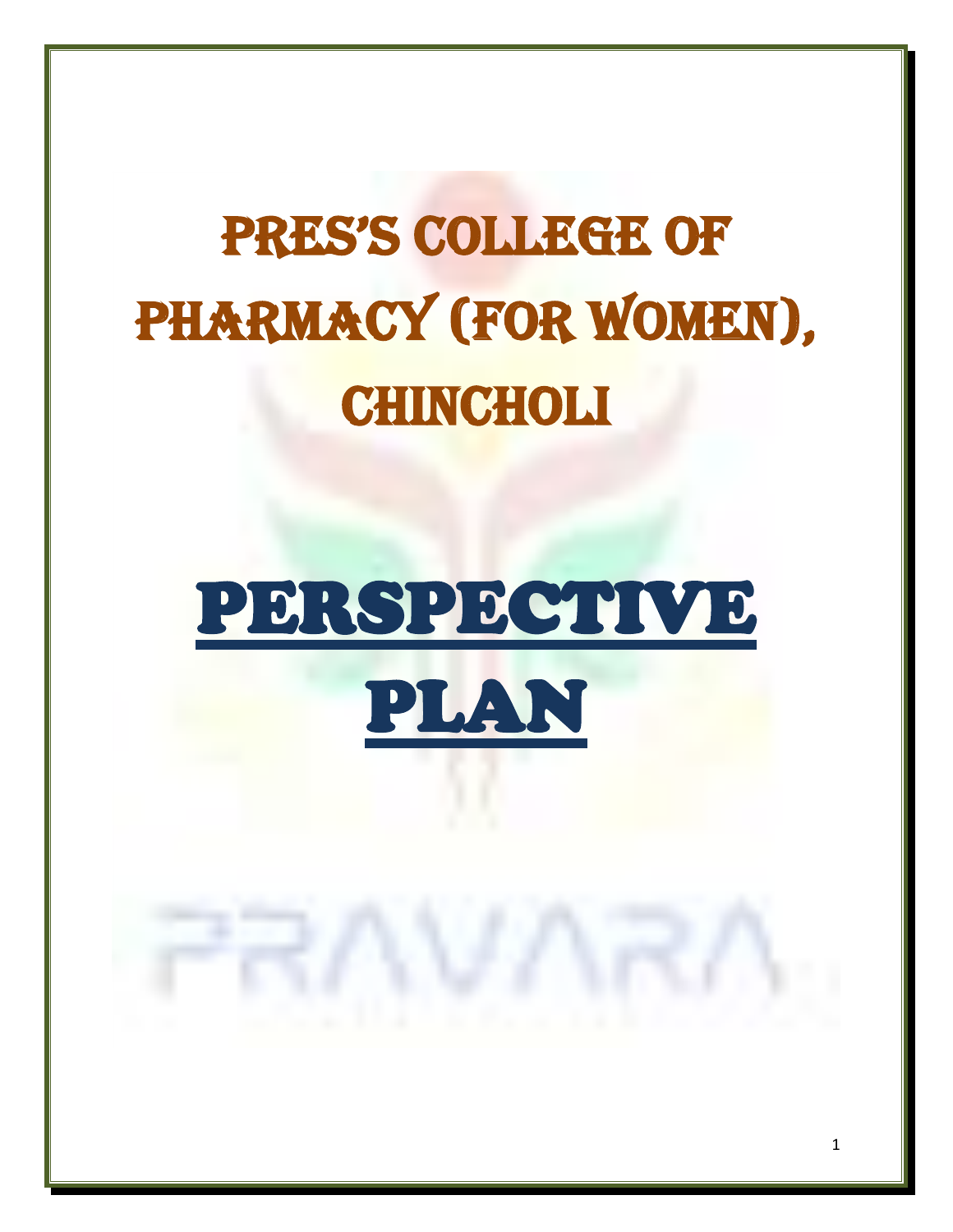## **CONTENT**

| Sr. No. | <b>Particulars</b>                     | Page no. |
|---------|----------------------------------------|----------|
| 1.      | <b>Preamble</b>                        | 3        |
| 1.1     | Perspective planning process at glance | 3        |
| 1.2     | <b>Historical background</b>           |          |
| 1.3     | <b>Changing environment</b>            |          |
| 1.4     | <b>Major Achievements</b>              | 5        |
| 1.5     | <b>SWOT Analysis</b>                   | 5        |
| 2.      | Introduction to perspective plan       |          |
| 2.1     | <b>Vision</b>                          |          |
| 2.2     | <b>Mission</b>                         | 7        |
| 2.3     | Goal                                   | 7        |
| 3.      | <b>Perspective Plan</b>                | 12       |

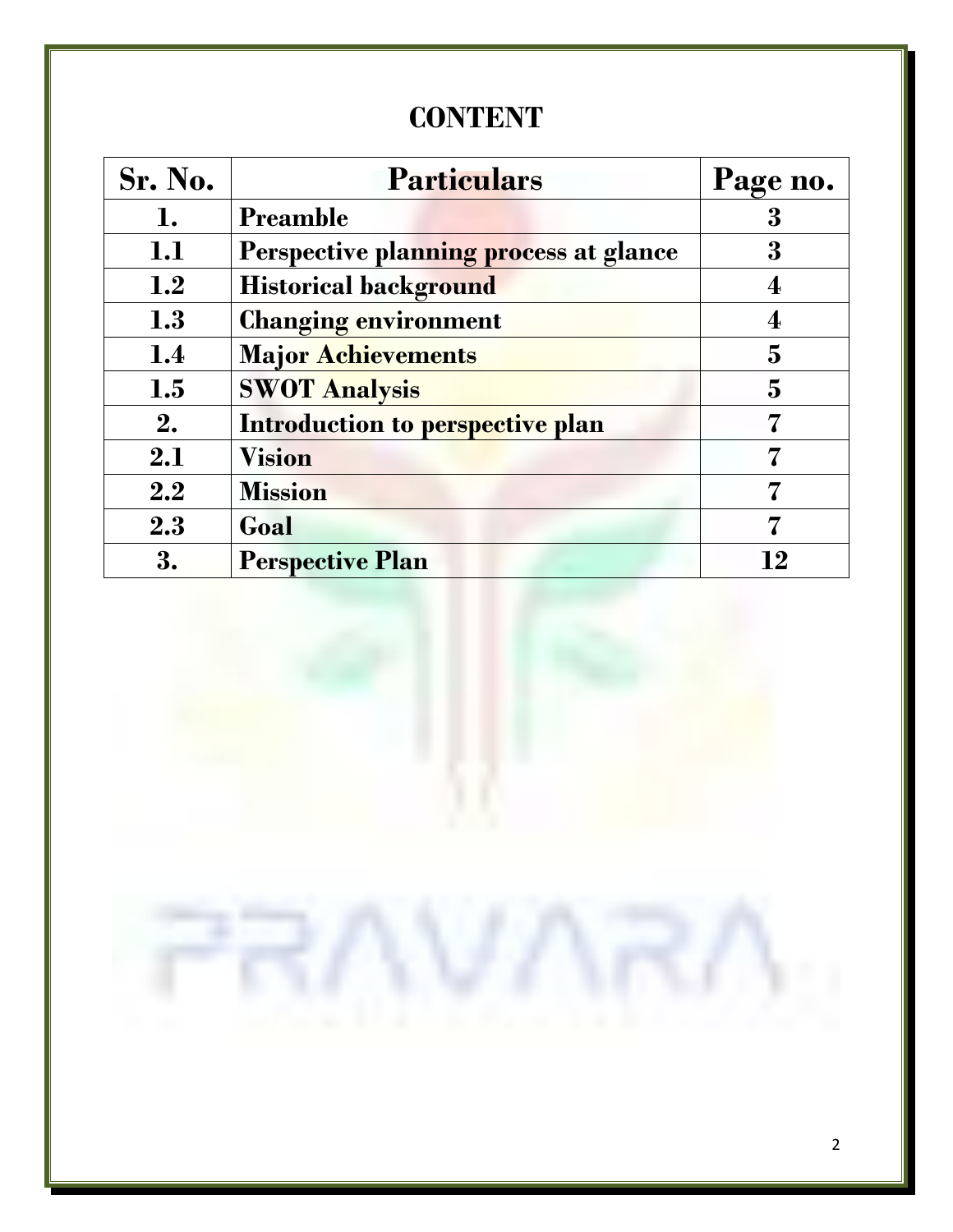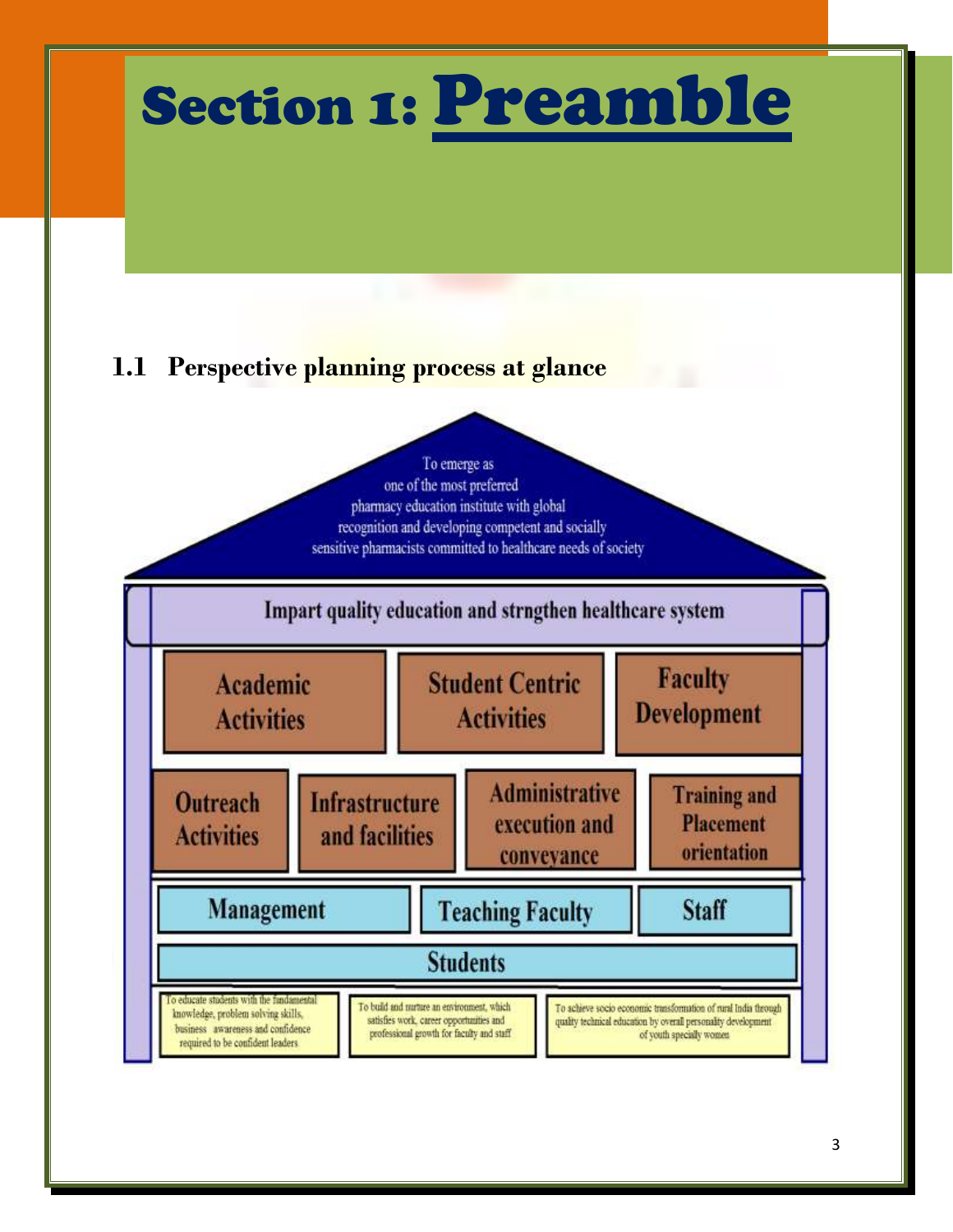## **1.2 Historical background**

Humble farmer by birth Late Padmashri Dr. Vitthalrao Vikhe Patil was an institution in himself who pioneered the first co-operative sugar factory in Asia. He considered "Cooperative Movement" as a tool for social, education and economical upliftment of rural masses. With this idea he established "Pravara Education Society" in 1964. To realize the visionary thoughts of "Padmashri" his worthy son Padmabhushan Shri Balasaheb Vikhe Patil, Ex-Union Minister for Heavy Industries and Public Enterprises, has started number of institutes in rural areas in the field of Pharmacy, Engineering, Technology and Medical Sciences. Presently more than 30,000 students are studying in these institutes. Out of which more than 5,000 girls students are residing in hostel with social security and atmosphere conductive for studies.

The society has been awarded as Best Education Society in Maharashtra and also certified by ISO 9001-2000. The institute is thus fortunately blessed by dynamic and pragmatic leadership of Hon'ble Shri. Radhakrishna Vikhe Patil, Opposition Leader, Govt. of Maharashtra, to equip. them with infrastructure and with modern methods of governance.

### **1.3 Changing environment**

If diagnosis is a crucial aspect of treatment, then medication holds the key to recovery. Pravara trains students to design and formulate better medications for the treatment and aims to produce quality professional pharmacist for global health care.

In short, at every stage, the pharmacist works as a quality assurance manager for upliftment of the health of the society.

The demands of this shrinking world are ever expanding. Today, with the increasing number of life saving drugs and more effective and specific therapeutic remedies, the responsibilities of the pharmacist have increased significantly. It is his prime task now to educate both the public in general and healthcare professionals in particular about the medication.

The pharmaceutical industry is growing worldwide at the rate of 25% and in India more than 25,000 companies are together contributing Rs. 40,000/- crores worth of sales through medicines. This is expected to grow up to Rs. 50,000/- crores by year 2020. Bulk drugs worth around Rs. 5,000/- crores and formulation worth of Rs. 4,000/- crores are exported from India, indicative of the quality of medicines produced at their peak.

In these days Clinical Pharmacy has evolved as that specialization within pharmacy practice which deals with patient care with emphasis on drug therapy. This concept of clinical pharmacy has gained tremendous acceptance in both hospitals and community pharmacy practice due to its beneficial contribution to patient care and assisting the physician in selecting the appropriate drug products, dosage form and formulation.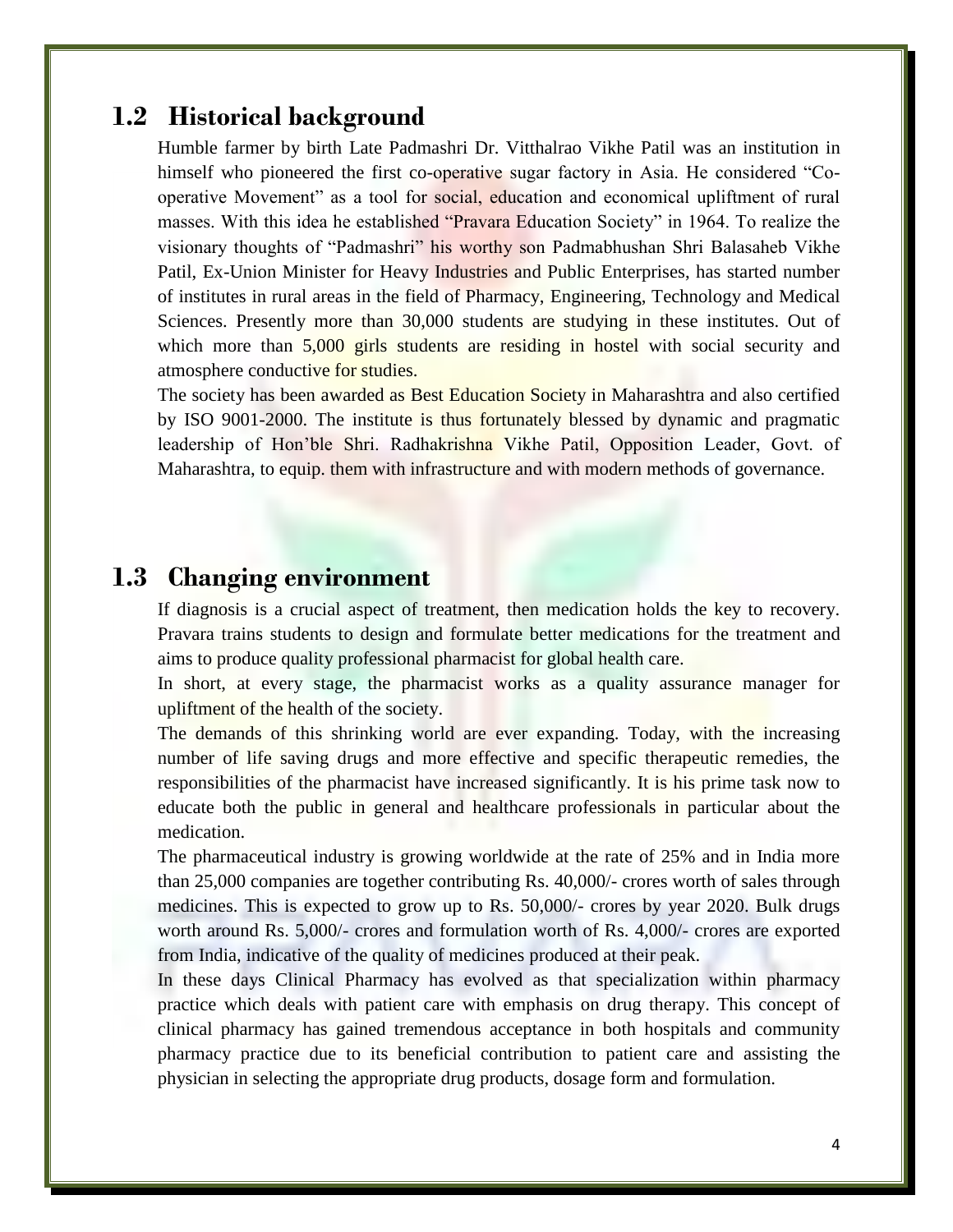## **1.4 Major Achievement since the inception of the institute:**

- Pravara Rural Education Society is awarded by Government of Maharashtra as **"Best Education Society"**
- ISO certified institute
- Exception result till date having University Toppers.
- Started post graduate course, M. Pharm Quality assurance techniques, since academic year 2012-13 with sanctioned intake of 18.
- Active participation in organizing NPW 2015-16 and 2016-17.
- Faculty members received PhD and others are registered for PhD.

## **1.5 SWOT Analysis**

#### **STRENGTHS**

- 1. College has lush green, pollution free campus with excellent infrastructure
- 2. College is ISO 9001:2015 certified
- 3. Experienced, dedicated, highly qualified faculties.
- 4. Student centric teaching learning integrated with Mentoring and counseling
- 5. ICT enabled classroom
- 6. Transparent and Participative management
- 7. Laboratories are well equipped with sophisticated equipments.
- 8. Imparting holistic education
- 9. Library enriched with reference books, textbooks, national and international journals and periodicals.
- 10. 50 Mbps dedicated lease line internet connectivity
- 11. Research publications in various national and international journals in last four years.
- 12. College involved in extension and outreach activities
- 13. Excellent academic performance.
- 14. Faculty quarters are constructed in the campus which beneficial for faculty to pursue research activities after working hours.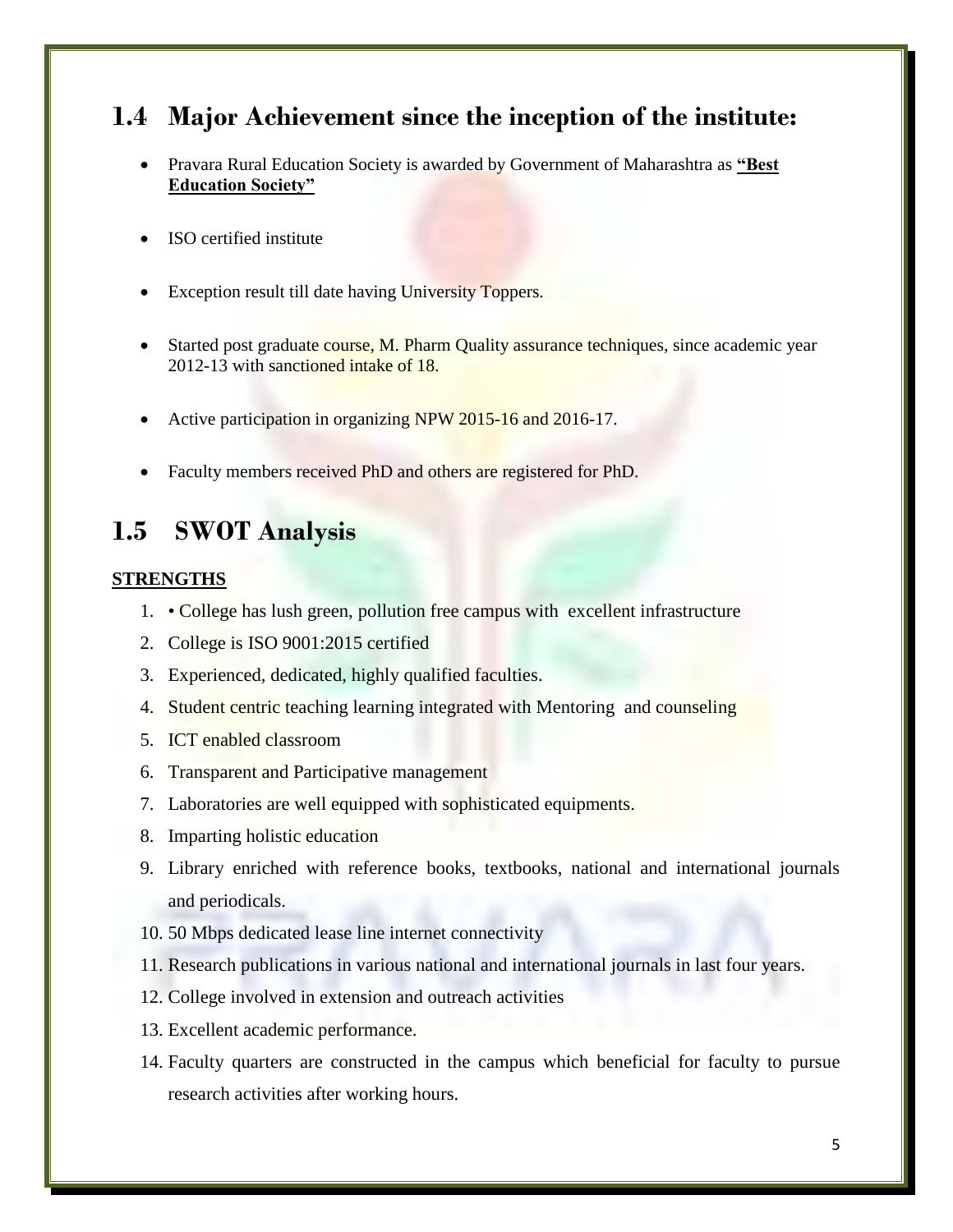- 15. Earn and learn scheme for students
- 16. Training and placement cell actively involved in placement of students as well as organizing the industrial visit and training
- 17. Activities under National Service Scheme and College Social Responsibility
- 18. Hostel facility for girl students within the campus with hygienic food facility

#### **WEAKNESS**

- 1. Majority of students are having communication problems due to prior Marathi medium education so improvement in communication skill is needed.
- 2. Project Funding through agencies and consultancy is not satisfactory
- 3. Industry institution interaction is not up to the mark
- 4. The Faculty needs to shift from basic research to advanced research for obtaining patents.
- 5. Lack of Government funding support for self-financed programs such as FDP
- 6. Student participation at National and International level sports
- 7. Less consultancy work
- 8. Faculty do not have any patents on their research work

#### **OPPORTUNITIES**

- 1. To enhance research and development activities by interacting with industrial experts.
- 2. Revenue generation through various funding resources
- 3. To attract students other than Maharashtra state
- 4. To explore the alumni involvement in placement.

#### **CHALLENGES**

- 1. To collaborate with national and international organizations for academic and research activities in the thrust areas of pharmacy.
- 2. To Develop entrepreneurial aptitude in students
- 3. To get the industry funded project
- 4. To overcome the language barrier amongst the students of rural areas.
- 5. To attract core companies for training and recruitment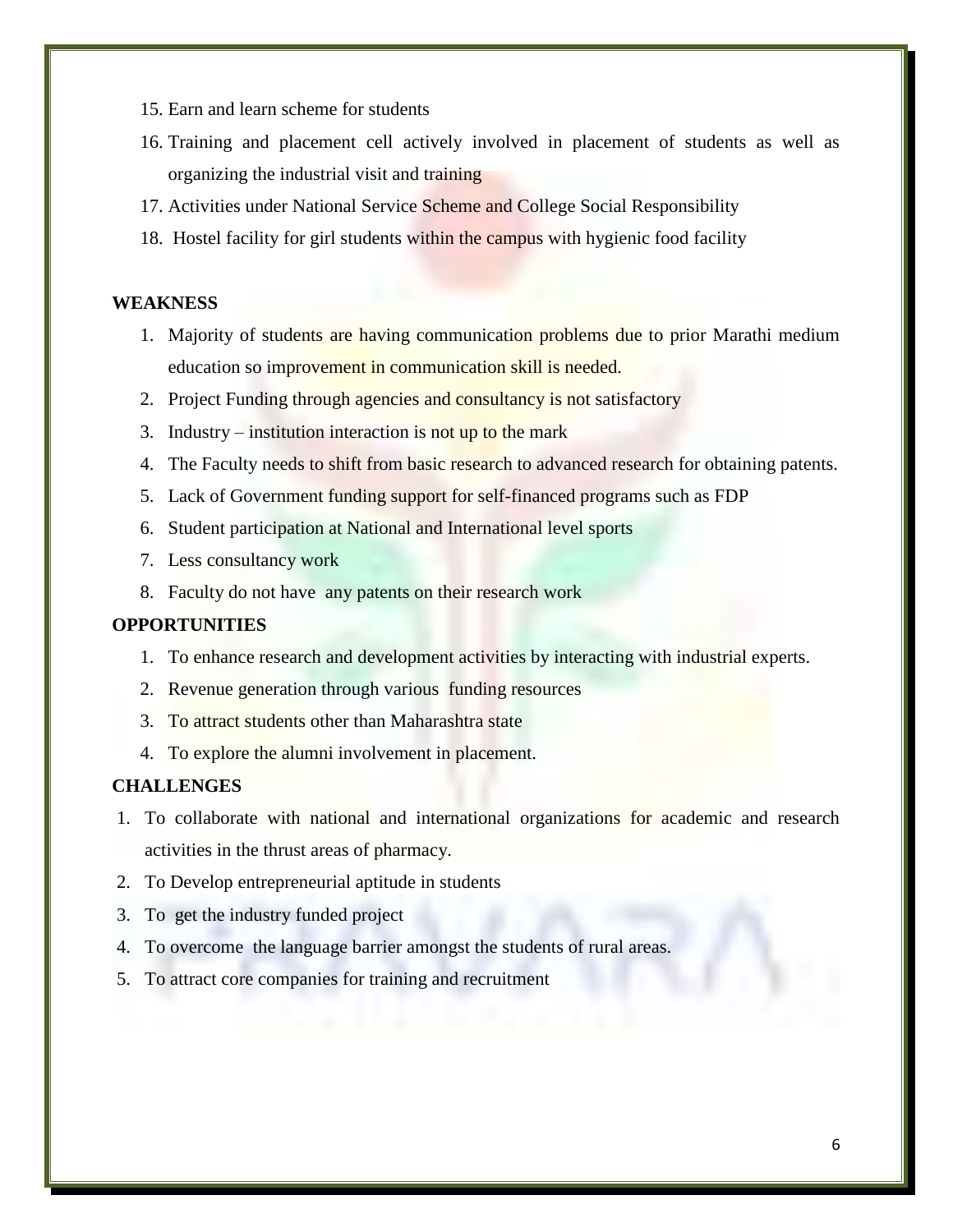## Section 2: Introduction to Perspective Plan

## **2.1 VISION**

 To emerge as the most preferred pharmacy educational institute with global recognition and developing competent and socially sensitive pharmacists committed to healthcare needs of society.

## **2.2 MISSION**

- i. To develop students as global citizen with conscience, commitment and dedication.
- ii. To create world class facilities and ambience for advanced level of teaching, research and practical training.
- iii. To recruit and retain highly motivated and qualified faculty to promote the cause of teaching and learning.

## **2.3 Goal**

- i. To impart quality pharmacy education, through innovations in teaching, learning and research.
- ii. To train the new generation of Pharmacists to strengthen the medicine system for health care of the human society.
- iii. To educate students with the fundamental knowledge, problem solving skills, business awareness and confidence required to be confident leaders in the global environment.
- iv. To develop strong and healthy relations with pharmacy industries, institutes.
- v. To build and nurture an environment, which satisfies work, career opportunities and professional growth for faculty and staff.
- vi. To achieve socio economic transformation of rural India through quality technical education by overall personality development of youth specially women.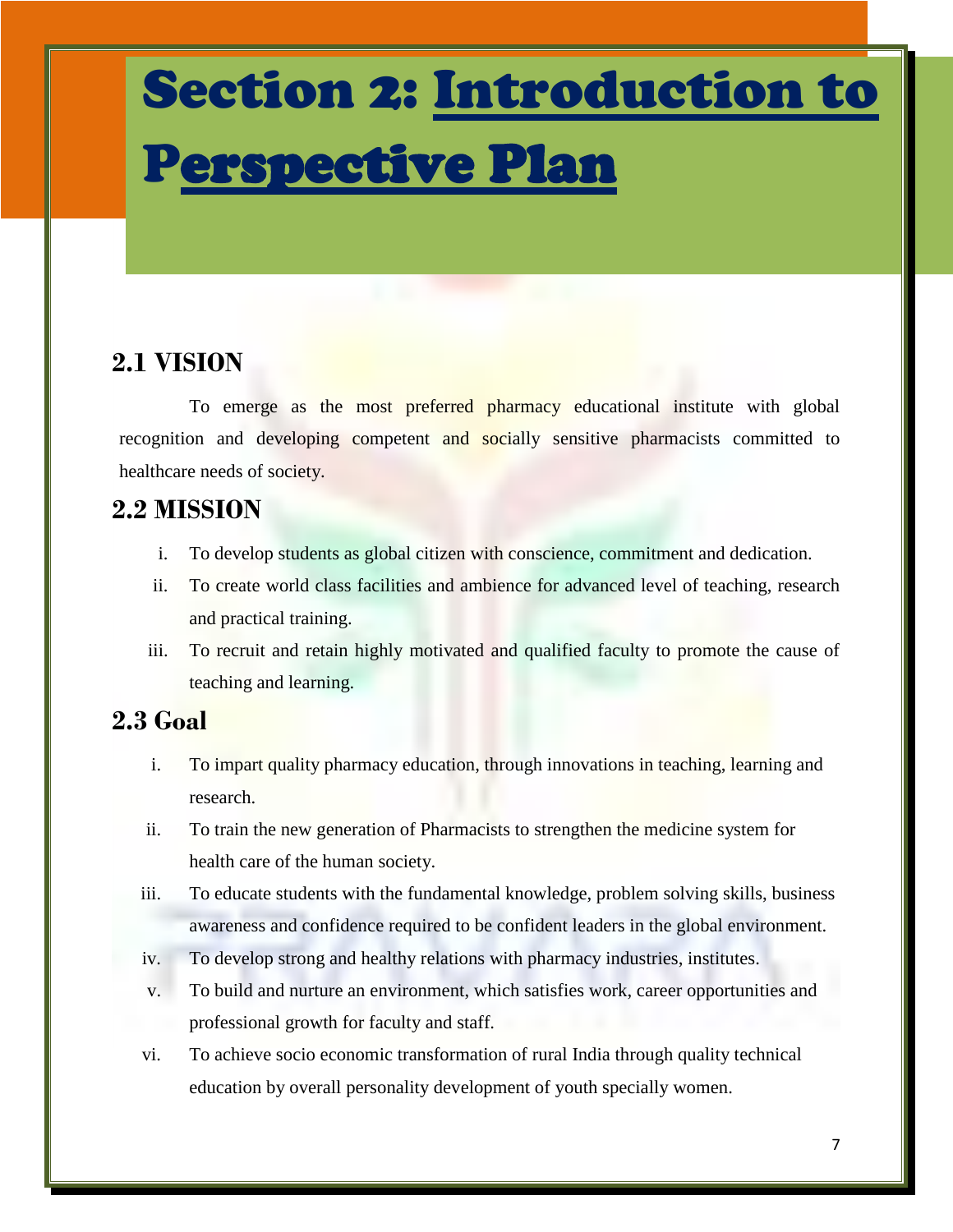#### **Process for defining Vision and Mission**

#### **1. Define Your Future State:**

Future status of the institute was defined according to the perfect state of being, and considering the purpose of establishment of women institute. The statement of future state is written in the present tense. While designing the statement, following points were considered:

-Vision of the founder chairman Padm. Dr. Vitthalrao Vikhe Patil.

-reason for existence of the institute

-Purpose of the institute

*"To impart quality Pharmacy education"*

#### **2. Make it Powerfully Memorable:**

The vision is typically written as a short sentence or statement, the vision should inspire. It is to the point and easy to remember. It is made memorable as students are made to serve the society through their noble profession.

> *"Creating socially sensitive pharmacist committed to noble profession of health care."*

#### **3. Keep in Synch**

Vision statement is connecting pharmacy department and host organization together. **T**he host organization, Pravara Rural Education Society, was established in July, 1964 with twin objectives of providing high class education system comparable to the best in any urban area and to give a fillip to the empowerment of women through need based education. The power of advocacy is magnified ten-fold by saying what we're all about in the same way.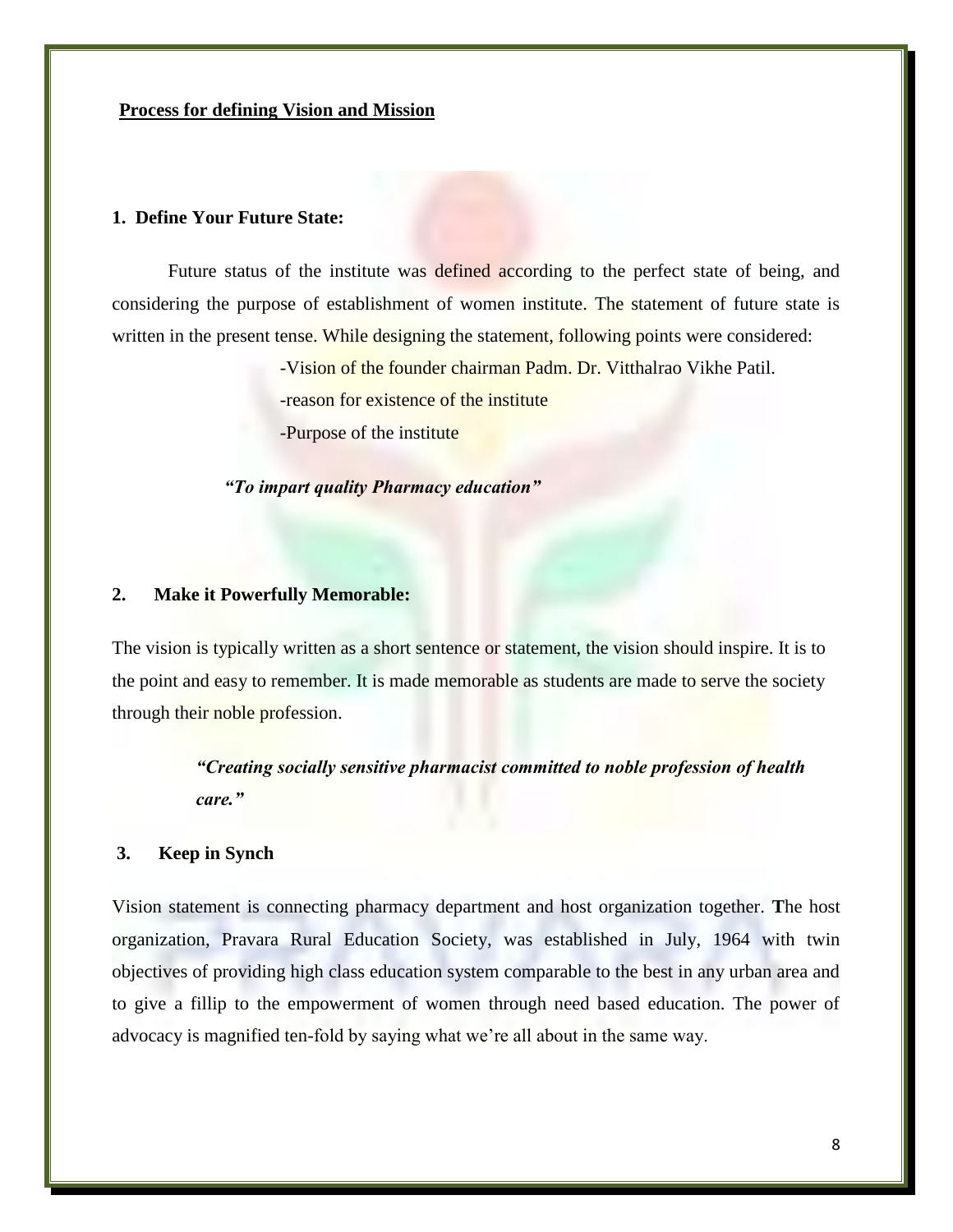*"To create world class facilities and ambiance for advanced level of teaching, research and practical training"*

#### **4. Gain Consensus**

One of the important things in this process is inclusion. Everybody needs to have a say and feel a sense of quality education. When it's done right, it's *not* a waste of time.

> *"To gain pharmacy educational institute with global recognition and strengthen the medicine system for healthcare needs of the human society"*

#### **5. Make it Achievable**

The vision is defined in such a way that it is great and achievable. It also causes the organization to stretch and to bring it within reach.

A great vision should be achievable, but your vision should always be a stretch, but within reach.

### *"To achieve socio-economic transformation of rural India through quality technical education by overall development of youth specially women"*

#### **6. Make it Visible**

It's *your* team's vision. Be proud! Make your tagline visible nearly everywhere you go. Put it on giant posters or paint the phrase on the hangar wall or in your lobby. Let your executives, employees and passengers know what you're about. Put it on your notebook binders and your passenger briefing cards. Think of it as branding for your flight department. Translate into an image, a visual your team can relate to. You shouldn't be able to walk through flight department facilities without seeing your vision statement at least a few times.

Example:

Vision and mission statements are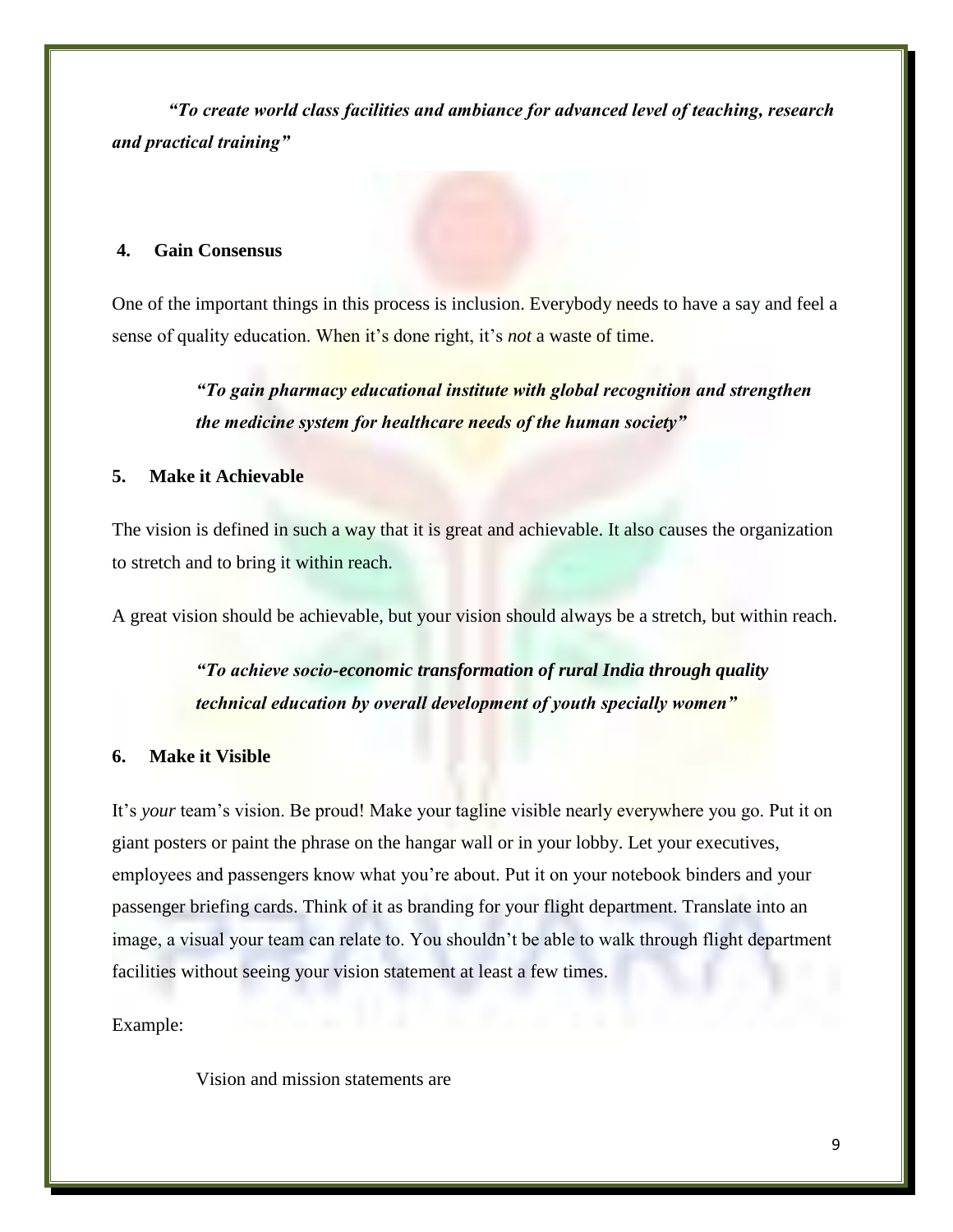- Displayed at the entrance of the institute.
- Printed on pamphlets for advertisement.
- It is also displayed on institute website.
- Included in news paper advertisements and cable advertisements, hoardings.

#### **7. Align with your Goals**

When you set your new annual goals and objectives, you should revisit your vision, mission and values to see if you're on track. Does your vision increase your alignment you with institute and society? Usually the vision changes very little, but the mission might change.

Example:

- Continuous quality improvement
- Recruiting and retaining highly specialized and qualified faculty
- Developing a technically skilled pharmacist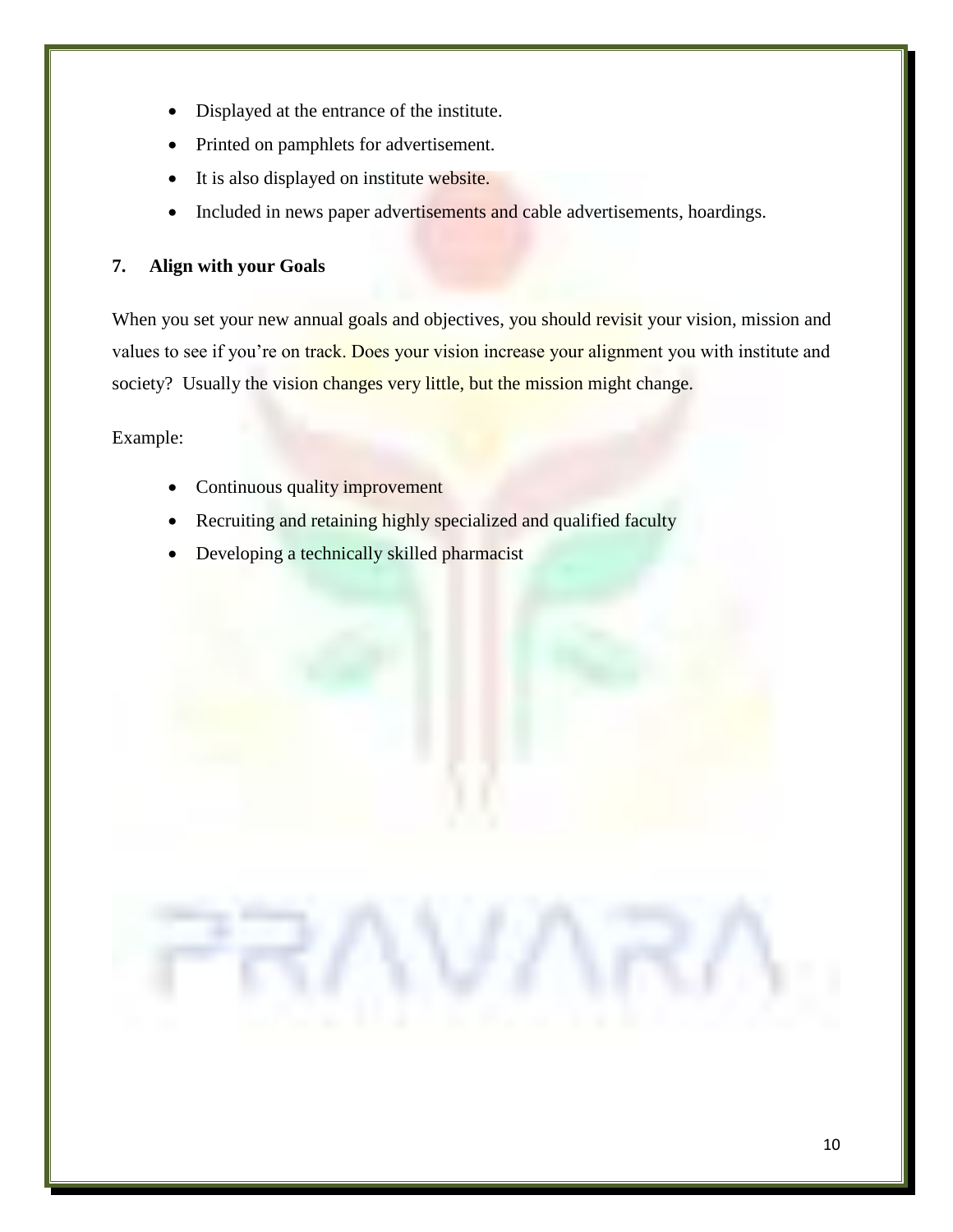

## **Process for defining Vision and Mission**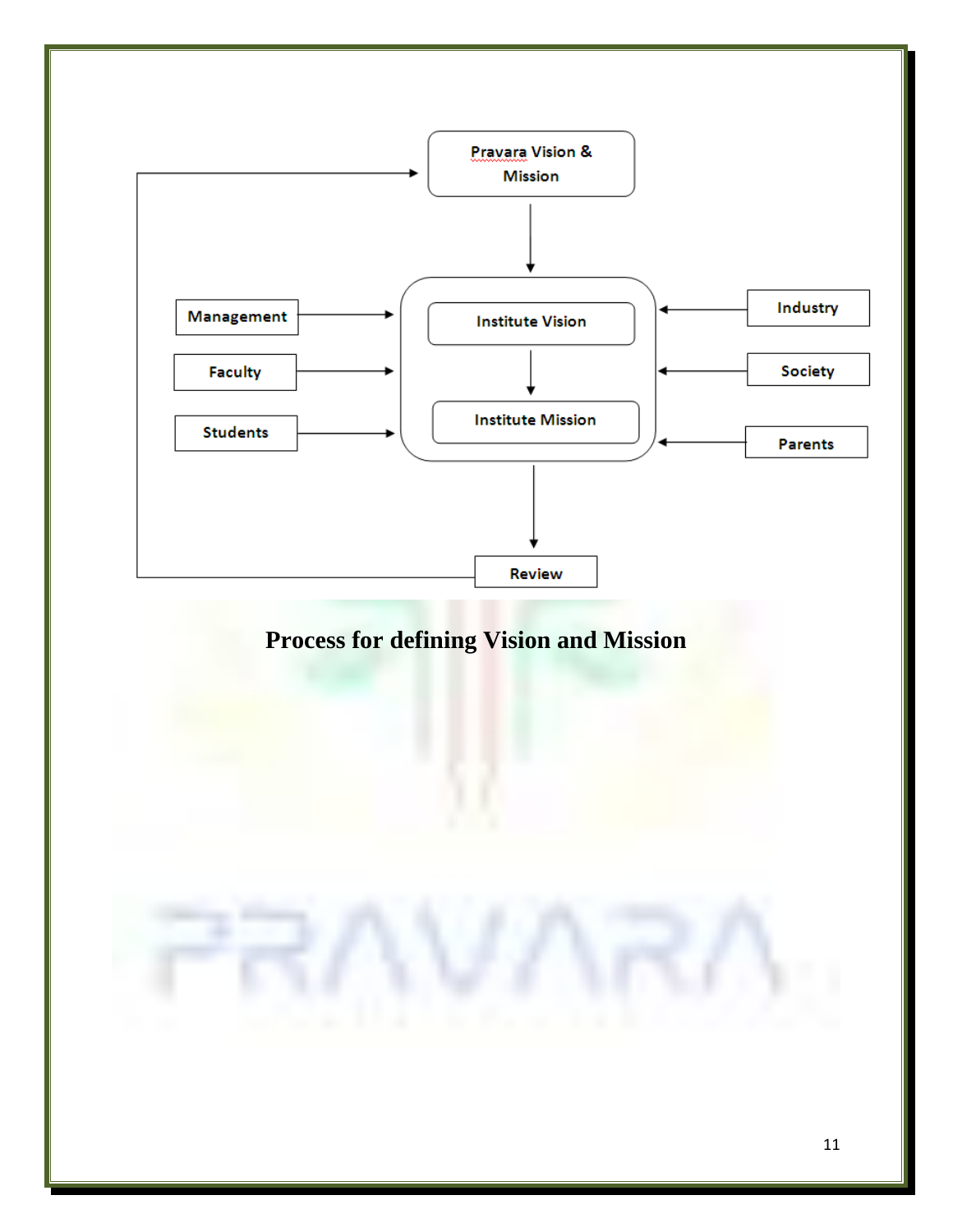# Section 3: Perspective

# Plan

## **Strategic plan 2015-2020 (Achieved)**

| <b>Motives</b>                                | <b>Strategies and specific</b><br>objectives | <b>Activities</b>                                                                                                      | <b>Year of</b><br>achievement |
|-----------------------------------------------|----------------------------------------------|------------------------------------------------------------------------------------------------------------------------|-------------------------------|
|                                               | <b>Student progression</b>                   | New PG course start<br>up                                                                                              | 2016                          |
|                                               |                                              | <b>Skill</b><br>development<br>courses                                                                                 | 2017                          |
|                                               | Staff development                            | PhD registration and<br>completion                                                                                     | 2016                          |
|                                               |                                              | Registration for online<br>certificate courses                                                                         | 2018                          |
| <b>Academic Excellence</b>                    | Motivation of research and<br>development    | Motivate for review<br>research<br>and<br>paper<br>publication                                                         | Regular                       |
|                                               |                                              | Application<br>for<br>seminar and grant to<br>various agencies                                                         | <b>Every Year</b>             |
|                                               | Laboratory renovation and<br>modernization   | Purchase<br>of<br>sophisticated<br>instruments<br>to<br>research<br>improve<br>facility<br>and<br>lab<br>modernization | 2016                          |
|                                               | Academic monitoring                          | Development of IQAC<br>cell                                                                                            | 2018                          |
|                                               |                                              | Decentralization<br>functioning                                                                                        | 2017                          |
|                                               | Recruitment                                  | Appointment<br>of<br>teaching<br>and<br>nonteaching staff                                                              | Every year as per<br>norms    |
|                                               | Administrative monitoring                    | Approval of staff                                                                                                      | <b>Regular Activity</b>       |
| <b>Administrative</b><br><b>Execution and</b> |                                              | Convert affiliation of<br>college from SNDT to<br>Pune university                                                      | 2016                          |
| conveyance                                    |                                              | Water<br>light<br>and<br>conservation                                                                                  | 2016                          |
|                                               |                                              | Maintenance of civil<br>and electric work                                                                              | Regular Activity              |
|                                               |                                              | work<br>Paperless                                                                                                      | 2016                          |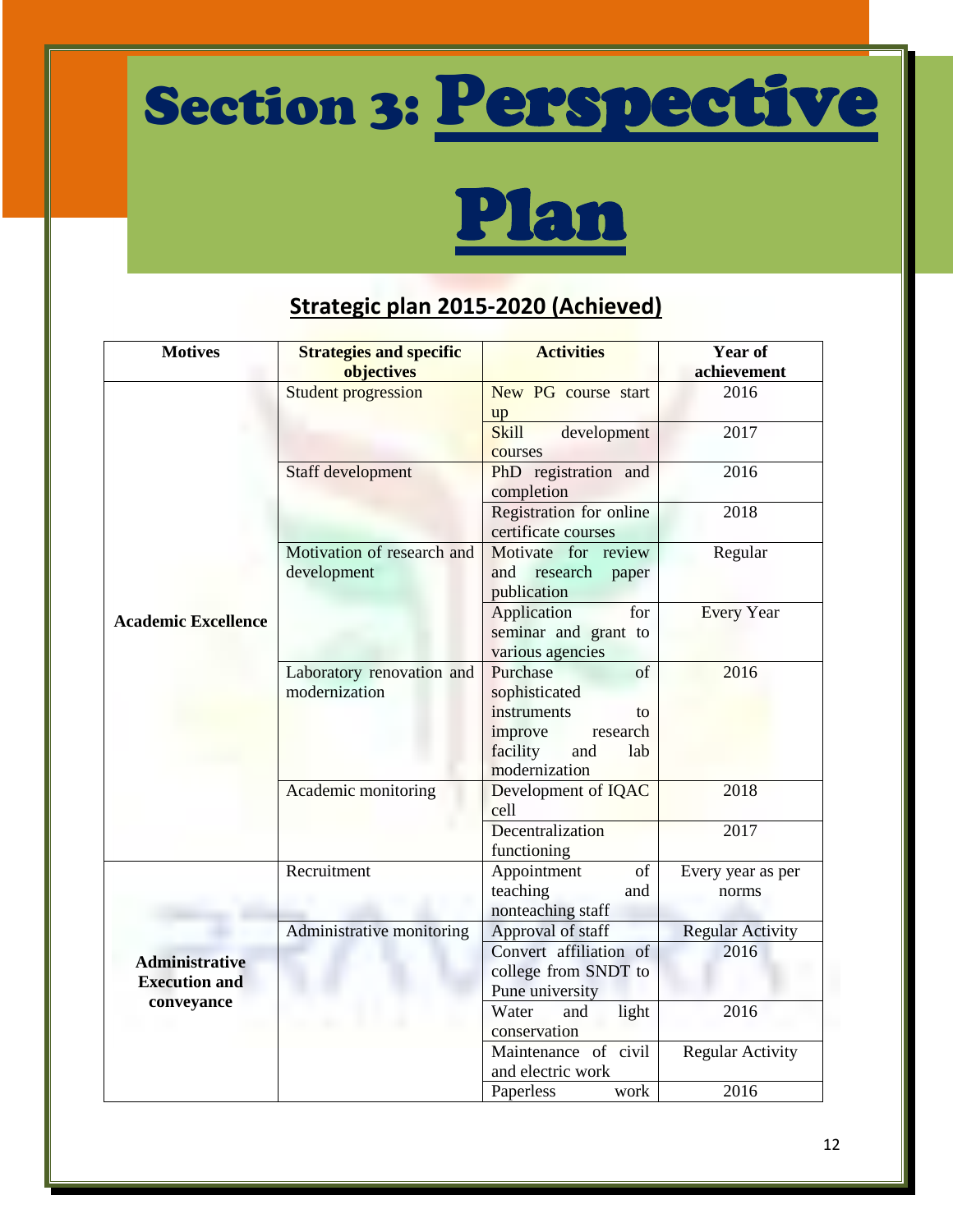|                                                        |                                                | initiation                                                                                                               |                  |
|--------------------------------------------------------|------------------------------------------------|--------------------------------------------------------------------------------------------------------------------------|------------------|
|                                                        | Building and structure                         | Separate<br>PG<br>wing<br>construction                                                                                   | 2017             |
|                                                        |                                                | of<br>Waterproofing<br>college                                                                                           | Every four years |
|                                                        |                                                | Parking<br>for<br>shed<br>vehicle                                                                                        | 2016             |
|                                                        |                                                | Solar plant for campus                                                                                                   | 2017             |
|                                                        |                                                | Water dam for campus                                                                                                     | 2017             |
|                                                        |                                                | Sewage<br>treatment<br>plant for campus                                                                                  | 2017             |
| <b>Infrastructure and</b><br>facilities                |                                                | <b>Biogas</b><br>plant<br>construction for girls<br>hostel                                                               | 2018             |
|                                                        |                                                | Colouring of college                                                                                                     | 2018             |
|                                                        | Promotional/Miscellaneous                      | Gym for girls hostel                                                                                                     | 2017             |
|                                                        | facilities                                     | <b>Staff</b> quarters                                                                                                    | 2017             |
|                                                        |                                                | <b>Girls</b><br>hostel<br>garden<br>development                                                                          | 2017             |
|                                                        | <b>Learning Facilities</b>                     | Herbal<br>garden<br>establishment                                                                                        | 2015             |
|                                                        |                                                | Animal<br>house<br>renovation                                                                                            | 2018             |
|                                                        | Co curricular activities                       | Participation<br>in<br>technocultural event<br>Like NPW                                                                  | 2015, Every year |
|                                                        |                                                | Active participation in<br><b>NSS</b> activity                                                                           | Regular          |
| <b>Outstretch of</b><br>education and<br>establishment | College<br>social<br>responsibility activities | Adoption of regular<br>social activity                                                                                   | Regular          |
|                                                        | Student<br>Friendly<br>environment             | GPAT coaching and<br>motivation                                                                                          | 2016             |
|                                                        |                                                | social<br>Annual<br>gathering and students<br>participation                                                              | Regular          |
| <b>Training and</b><br><b>Placement</b>                | <b>Industry Visits</b>                         | of<br>Arrangement<br>training,<br>industrial<br>visit and seminar to<br>fill the lacuna between<br>industry and academic | Regular          |
| <b>Orientation</b>                                     |                                                | <b>MOU</b><br>for<br>collaboration                                                                                       | Regular          |
|                                                        | Placements                                     | Maximum placement<br>of students                                                                                         | Regular          |